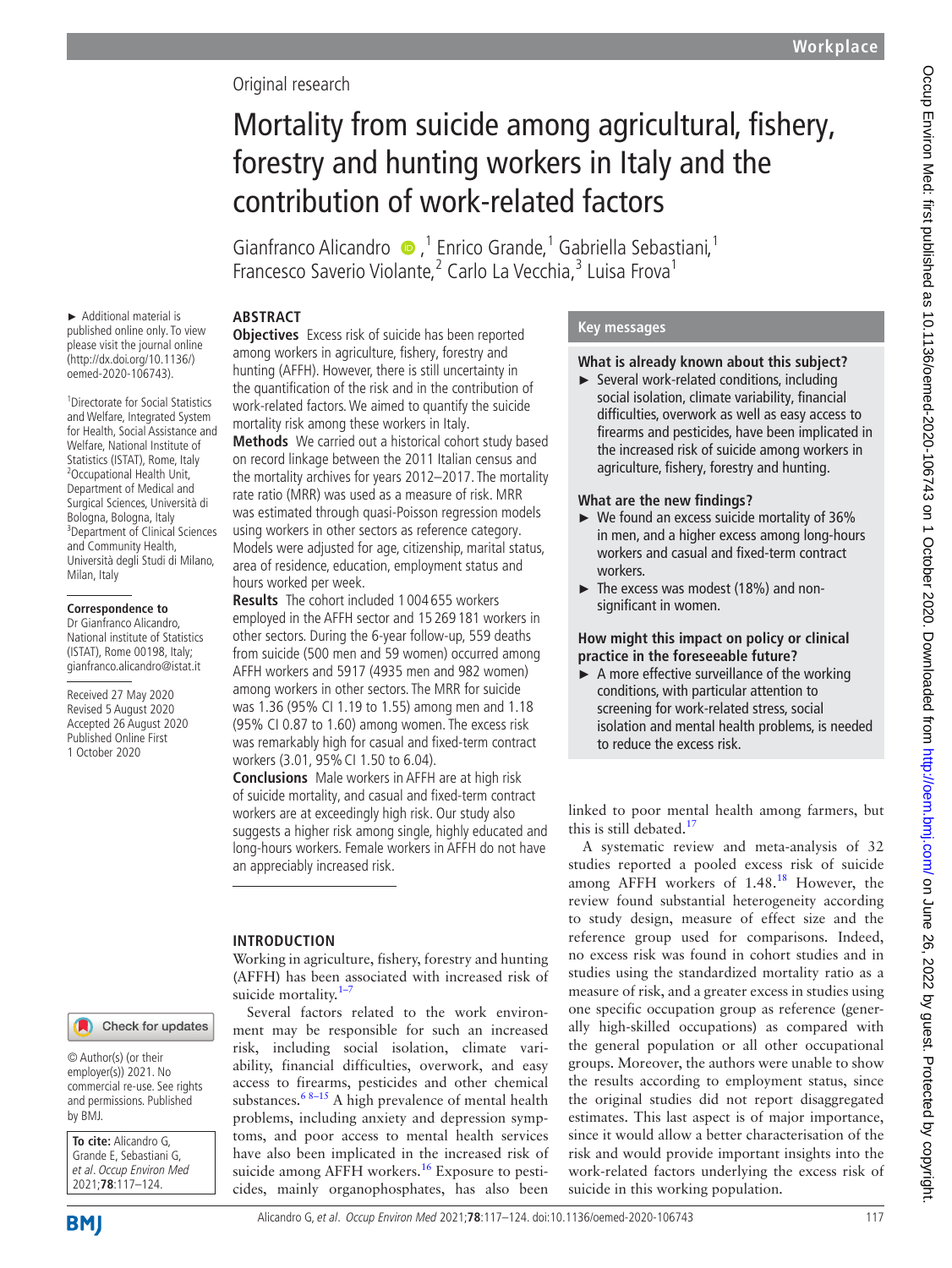We aimed to quantify the excess risk of suicide among AFFH workers using a census-based nationwide cohort in Italy, and to verify differences across strata of sociodemographic variables and selected work-related factors, namely overtime work and employment status.

# **METHODS**

#### **Study design**

We carried out a historical cohort study based on record linkage between the 2011 Italian census and the mortality archives for the calendar years 2012–2017. The cohort included all residents registered in the 2011 Population and Housing Census and who were alive on 1 January 2012 and did not emigrate over the period elapsed between the census reference date (9 October 2011) and 1 January 2012 (the start of follow-up).

The 2011 census collected main demographic and socioeconomic characteristics of the Italian population. To this purpose, two questionnaires were used: a short form, including a limited number of questions required by the European Union regulations, and a long form, including a larger set of questions and among them the sector of economic activity. The long form was sent to all households living in municipalities with less than 20000 residents and to a random sample (one-third of the households) of individuals living in municipalities with 20000 residents or more and in all provincial capitals.

Until 2011 census took place every 10 years and participation was mandatory. Questionnaires were mailed out to all the households included in municipal registers and respondents had the option of returning them back online, by mail or by delivery to municipal collection offices. The coverage of the census was high, with an undercoverage rate of 1.07% estimated by the Post Enumeration Survey.<sup>19</sup>

Follow-up data included vital status, cause of death and migration.

From the mortality archives we retrieved the date of death and the underlying cause of death coded according to the International Classification of Diseases (ICD), 10th Revision. From the population registers, we obtained all individuals who left the country.

Records in the mortality archives and those in the population registers were linked to the individuals registered in the census using the fiscal code, a composite alphanumeric code made up of 16 digits, as linkage key. It is derived from the first name, surname, sex, and date and place of birth of the individual.

The cohort was conceived within the project 'IF IST-2646 - Analisi delle differenze socio-economiche nella mortalità', which was included in the National Statistical Program and approved by the Italian Data Protection Authority. Further details on the cohort profile and the project are given elsewhere.<sup>[19](#page-6-5)</sup>

# **Study population**

We selected all employed individuals aged between 20 and 64 years at the start of follow-up and with available data on economic sector. We considered only individuals aged 20 years and over because younger individuals may have not completed high school, and we wanted to include education in our analysis since it was previously found an important predictor of premature mortality in this cohort.<sup>[20](#page-6-6)</sup> Study population were grouped according to the sector of economic activity as follows: (1) AFFH workers and (2) workers in other sectors. Individuals were followed up for 6 years from 1 January 2012 until 31 December 2017.

# **Exposure and outcome**

Working in AFFH was the exposure of this study and mortality from suicide was the outcome. Deaths for which the underlying cause of death was suicide were identified using ICD-10 codes X60-X84 and Y87.0.

### **Collected variables**

We also retrieved a set of other socioeconomic and workrelated variables, including sex, age, citizenship, geographical area of residence, attained education, employment status and number of hours usually worked per week. Age was categorised into 5-year age groups in the regression model and in 10-year age groups in the stratified analysis. Citizenship was coded as 'Italian' and 'foreign'. We grouped the municipality of residence in five major areas (North-West, North-East, Centre, South and Sicily and Sardinia). Sardinia was considered separately due to the recognised excess risk of suicide in this region. $21$  Education was categorised into two groups: middle school or less and high school or university. Employment status included the following categories: casual workers, fixed-term contract workers (which included seasonal workers), entrepreneurs, professionals, selfemployees, family adjuvants and cooperative members. Given the small number of individuals in some categories of the census original variable, casual and fixed-term contract workers, entrepreneurs and professionals, family adjuvant and cooperative members were grouped. Long working hours was defined as working 55 hours or more per week.<sup>22</sup>

# **Statistical analysis**

Categorical variables were compared between groups using the  $\chi^2$  test, while continuous variables were compared through t-test. Years in follow-up were computed from the start of follow-up until death, migration or end of the study period, whichever came first. Mortality rates were expressed as number of deaths per 100000 person-years.

To provide an absolute measure of risk, we estimated the cumulative probability of suicide death as a function of time using the Aalen-Johansen estimator and considering non-suicide deaths as a competing event.<sup>[23](#page-6-9)</sup> Cumulative probability functions were compared between AFFH workers and other workers using the Gray's test.<sup>[24](#page-6-10)</sup> To verify if working in the AFFH sector increased suicide and non-suicide mortality rates, we estimated the cause-specific mortality rate ratio (MRR) by quasi-Poisson regression models. Two models were used: a partly adjusted model including terms for occupation category and age-at-risk, and a fully adjusted model including also terms for citizenship, geographical area of residence, education, employment status and number of hours usually worked per week.

We also carried a subgroup analysis by estimating the MRR of suicide in the strata of selected socioeconomic and work-related characteristics, including age, citizenship, geographical area of residence, education, employment status and number of hours usually worked per week. The heterogeneity across the strata of each socioeconomic and work-related characteristic was evaluated by adding an interaction term between the occupation category and the socioeconomic characteristics in the regression models. A drop-in-deviance test was used to test the significance of the interaction term after adjusting for overdispersion. The test statistic was divided by the estimated dispersion parameter and compared with the *F* distribution, with the difference in the model df in the numerator and the df for the larger model in the denominator. Due to the limited number of suicide deaths among women, we performed the subgroup analysis only among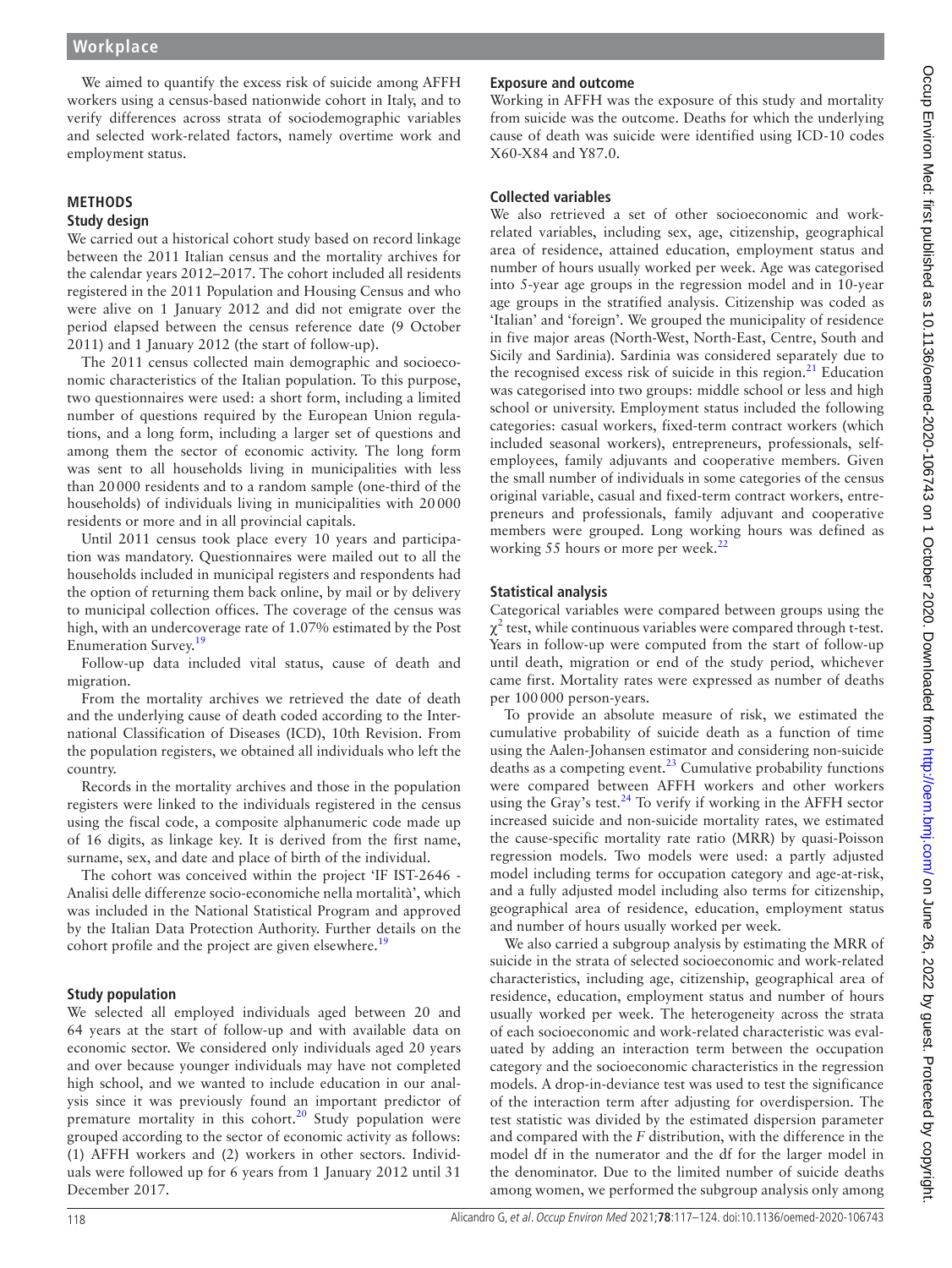<span id="page-2-0"></span>**Table 1** Sociodemographic characteristics of the cohorts of workers aged 20–64 years on 1 January 2012 (enrolment date) by sex and sector of economic activity.

|                                         | Men                 |                             | Women               |                             | <b>Both sexes</b>   |                             |
|-----------------------------------------|---------------------|-----------------------------|---------------------|-----------------------------|---------------------|-----------------------------|
|                                         | <b>AFFH workers</b> | Workers in other<br>sectors | <b>AFFH workers</b> | Workers in other<br>sectors | <b>AFFH workers</b> | Workers in other<br>sectors |
| <b>Number of workers</b>                | 642309              | 8855215                     | 362 346             | 6413966                     | 1004655             | 15269181                    |
| Age groups at enrolment (years)         |                     |                             |                     |                             |                     |                             |
| $20 - 29$                               | 14.2                | 14.3                        | 10.4                | 15.0                        | 12.8                | 14.6                        |
| 30-39                                   | 23.2                | 27.4                        | 22.9                | 29.1                        | 23.1                | 28.1                        |
| 40-49                                   | 30.4                | 31.5                        | 33.7                | 31.8                        | 31.5                | 31.6                        |
| 50-59                                   | 25.2                | 22.5                        | 28.5                | 21.3                        | 26.4                | 22.0                        |
| 60-64                                   | 7.0                 | 4.3                         | 4.6                 | 2.8                         | 6.2                 | 3.7                         |
| <b>Marital status</b>                   |                     |                             |                     |                             |                     |                             |
| Single                                  | 32.7                | 34.8                        | 19.7                | 32.9                        | 28.0                | 34.0                        |
| Married                                 | 61.5                | 57.9                        | 70.4                | 54.4                        | 64.7                | 56.4                        |
| Separated/divorced/widowed              | 5.8                 | 7.4                         | 10.0                | 12.8                        | 7.3                 | 9.6                         |
| Area of residence                       |                     |                             |                     |                             |                     |                             |
| North-West                              | 17.2                | 29.7                        | 12.7                | 31.9                        | 15.6                | 30.7                        |
| North-East                              | 20.8                | 23.2                        | 19.8                | 25.3                        | 20.4                | 24.1                        |
| Centre                                  | 13.3                | 18.7                        | 12.3                | 19.9                        | 13.0                | 19.2                        |
| South and Sicily                        | 44.0                | 25.7                        | 53.0                | 20.3                        | 47.3                | 23.4                        |
| Sardinia                                | 4.7                 | 2.6                         | 2.2                 | 2.6                         | 3.8                 | 2.6                         |
| Citizenship                             |                     |                             |                     |                             |                     |                             |
| Italian                                 | 86.5                | 92.3                        | 90.1                | 91.2                        | 87.8                | 91.8                        |
| Foreign                                 | 13.5                | 7.7                         | 9.9                 | 8.8                         | 12.2                | 8.2                         |
| <b>Employment status</b>                |                     |                             |                     |                             |                     |                             |
| Employees                               | 60.1                | 72.3                        | 67.6                | 80.2                        | 62.8                | 75.6                        |
| Casual and fixed-term contract workers  | 3.2                 | 2.4                         | 4.1                 | 4.0                         | 3.5                 | 3.0                         |
| Entrepreneurs/professionals             | 7.6                 | 10.0                        | 3.7                 | 5.8                         | 6.2                 | 8.2                         |
| Self-employed/family adjuvants          | 27.5                | 14.7                        | 24.0                | 9.3                         | 26.2                | 12.4                        |
| Cooperative members                     | 1.6                 | 0.6                         | 0.6                 | 0.8                         | 1.2                 | 0.7                         |
| Level of education                      |                     |                             |                     |                             |                     |                             |
| Middle school or less                   | 65.5                | 42.2                        | 66.2                | 29.2                        | 65.8                | 36.8                        |
| High school, university                 | 34.5                | 57.8                        | 33.8                | 70.8                        | 34.2                | 63.2                        |
| Long working hours (≥55 hours/<br>week) |                     |                             |                     |                             |                     |                             |
| <b>No</b>                               | 90.2                | 95.4                        | 95.8                | 98.3                        | 92.2                | 96.6                        |
| Yes                                     | 9.8                 | 4.6                         | 4.2                 | 1.7                         | 7.8                 | 3.4                         |

Data are column percentages unless otherwise specified. The  $\chi^2$  test for comparison between groups of workers indicated a significant difference in the distribution of all sociodemographic variables (p<0.001).

AFFH, agriculture, fishery, forestry and hunting.

men. We also split the observation period into 2-year intervals and estimated the MRR for each interval to evaluate if the risk among AFFH workers changed over the period.

The distribution of methods of suicide was compared between AFFH workers and workers in other sectors using the  $\chi^2$  test.

As a sensitivity analysis, we estimated the MRR among AFFH workers using a different reference category, namely 'manual workers in other sectors', who had comparable levels of education (65.8% of AFFH workers and 64.8% of manual workers in other sectors had less than high school education). All statistical tests were performed with a significance level of  $\alpha$ =0.05.

# **RESULTS**

The cohort included 1004655 workers employed in AFFH (642309 men and 362346 women) and 15269181 workers in other sectors (8855215 men and 6413966 women).

[Table](#page-2-0) 1 shows the baseline demographic and socioeconomic characteristics of the two groups of workers. Workers in AFFH were older than those working in other sectors (mean age (SD)

was 43.4 (10.9) vs 41.7 (10.5), p<0.001, respectively). They were more likely to be foreign, married, less educated and living in Southern Italy. A higher percentage were self-employed and family adjuvants, whereas the percentage of employees was lower as compared with workers in other sectors. A higher frequency of AFFH workers reported working 55 hours or more per week as compared with workers in other sectors.

During the 6-year follow-up, 559 deaths from suicide (500 men and 59 women) occurred among AFFH workers and 5917 (4935 men and 982 women) among workers in other sectors. [Figure](#page-3-0) 1 shows the cumulative probability function for suicide and non-suicide death among AFFH and other workers by sex. In men, the cumulative probabilities of suicide death (per 100 000 workers) over the 6-year follow-up were 78.1 (95% CI 71.6 to 85.3) among AFFH workers and 56.0 (95% CI 54.4 to 57.6) among other workers ( $p < 0.001$ ), while the cumulative probabilities of non-suicide death were 1380 (95% CI 1351 to 1409) among AFFH workers and 1026 (95% CI 1018 to 1033) among other workers  $(p<0.001)$ . In women, the cumulative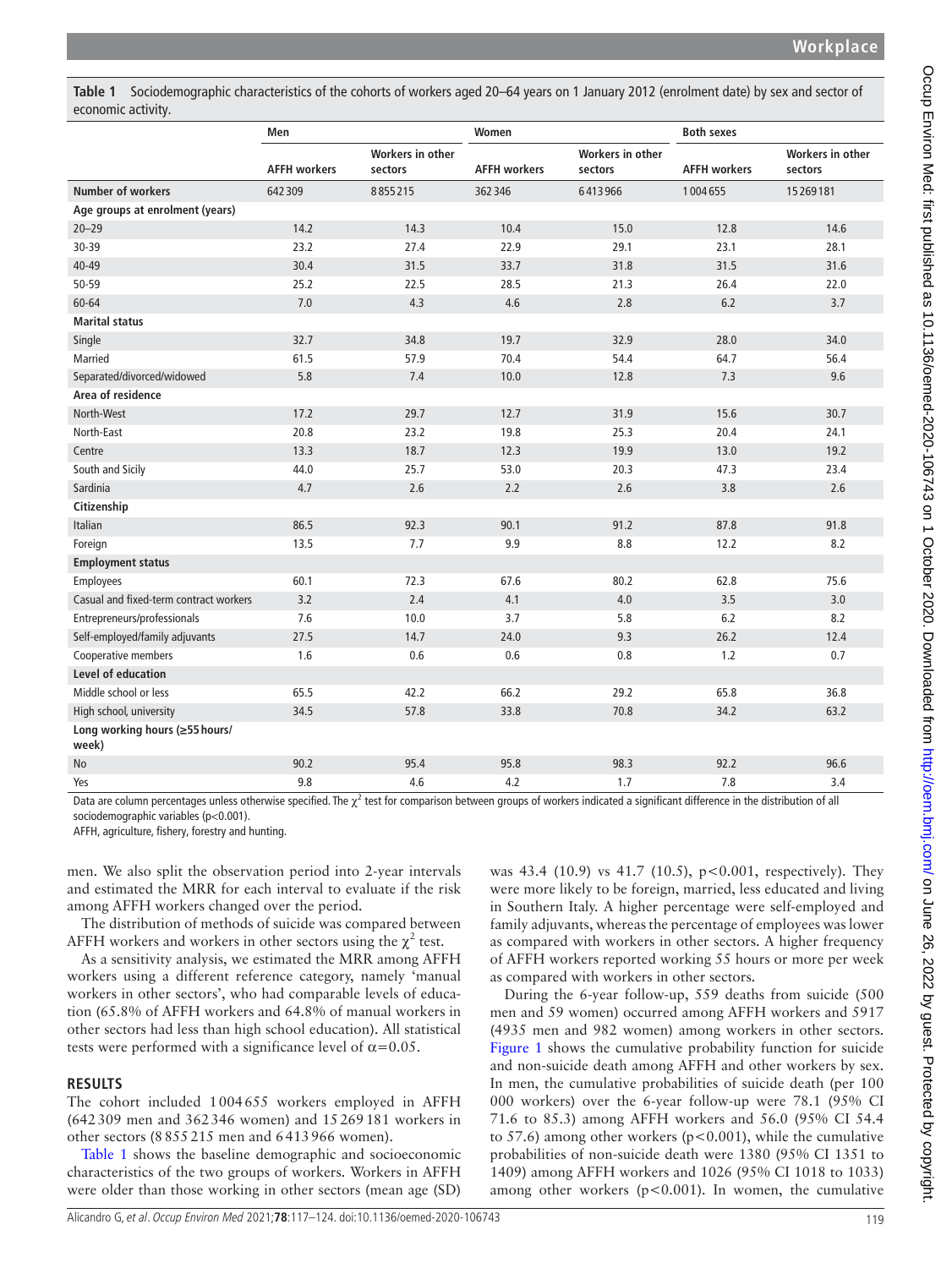

<span id="page-3-0"></span>Figure 1 Cumulative probability functions (per 100 000 workers) of suicide (panel A: male workers, panel B: female workers) and non-suicide death (panel C: male workers, panel D: female workers) by sector of economic activity among workers aged 20–64, with follow-up from 2012 to 2017. AFFH, agriculture, fishery, forestry and hunting.

probabilities of suicide death were 16.3 (95% CI 12.6 to 21.1) among AFFH workers and 15.4 (95% CI 14.4 to 16.4) among other workers  $(p=0.65)$ , while the cumulative probabilities of non-suicide death were 652 (95% CI 626 to 679) among AFFH workers and 541 (95% CI 535 to 547) among other workers  $(p<0.001)$ .

[Table](#page-3-1) 2 shows the number of suicide and non-suicide deaths as well as the corresponding MRR among AFFH workers. The MRR of suicide obtained from the fully adjusted model was 1.36 (95% CI 1.19 to 1.55) in men and 1.18 (95% CI 0.87 to 1.60) in women. Men also had a slight excess mortality from other causes, while no significant differences were observed among women.

|                                    | Deaths (n)          |                             | <b>Mortality rates</b><br>(per 100000 person-years) |                             | <b>MRR</b> from partly         | <b>MRR</b> from fully        |
|------------------------------------|---------------------|-----------------------------|-----------------------------------------------------|-----------------------------|--------------------------------|------------------------------|
|                                    | <b>AFFH workers</b> | Workers in other<br>sectors | <b>AFFH workers</b>                                 | Workers in other<br>sectors | adjusted model<br>(95% CI)*    | adjusted model<br>(95% CI) t |
| Suicide mortality                  |                     |                             |                                                     |                             |                                |                              |
| Both sexes                         | 559                 | 5917                        | 9.35                                                | 6.51                        | 1.32 (1.20 to 1.46)            | 1.33 (1.19 to 1.50)          |
| <b>Men</b>                         | 500                 | 4935                        | 13.11                                               | 9.38                        | 1.37 (1.22 to 1.54)            | 1.36 (1.19 to 1.55)          |
| Women                              | 59                  | 982                         | 2.73                                                | 2.57                        | 1.01 (0.76 to 1.35)            | 1.18 (0.87 to 1.60)          |
| <b>Mortality from other causes</b> |                     |                             |                                                     |                             |                                |                              |
| Both sexes                         | 11186               | 124975                      | 187.1                                               | 137.5                       | 1.11 (1.09 to 1.14)            | 1.04 (1.01 to 1.06)          |
| <b>Men</b>                         | 8828                | 90380                       | 231.4                                               | 171.7                       | 1.16 $(1.13 \text{ to } 1.19)$ | 1.06 (1.03 to 1.09)          |
| Women                              | 2358                | 34595                       | 109.0                                               | 90.4                        | 0.98 (0.92 to 1.03)            | 0.95 (0.89 to 1.02)          |

<span id="page-3-1"></span>**Table 2** Number of suicide and non-suicide deaths, mortality rates and cause-specific MRR by sex among AFFH workers aged 20–64, with followup from 2012 to 2017

Reference category: workers in other sectors.

\*The partly adjusted model included terms for sector of economic activity (AFFH, other sectors), age-at-risk (5-year age groups with the last group 65 and over) and sex (only for the model including both men and women).

†The fully adjusted model included further terms for marital status (single, married, separated, divorced or widowed), citizenship (Italian, foreign), geographical area of residence (North-West, North-East, Centre, Sardinia, South and Sicily), level of education (high school or university, middle school or less), employment status (casual and fixed-term contract workers, cooperative members, employees, entrepreneurs/professionals, self-employed/family adjuvants) and long working hours (≤55 or >55 hours worked per week). AFFH, agriculture, fishery, forestry and hunting; CI, Confidence Interval; MRR, mortality rate ratio.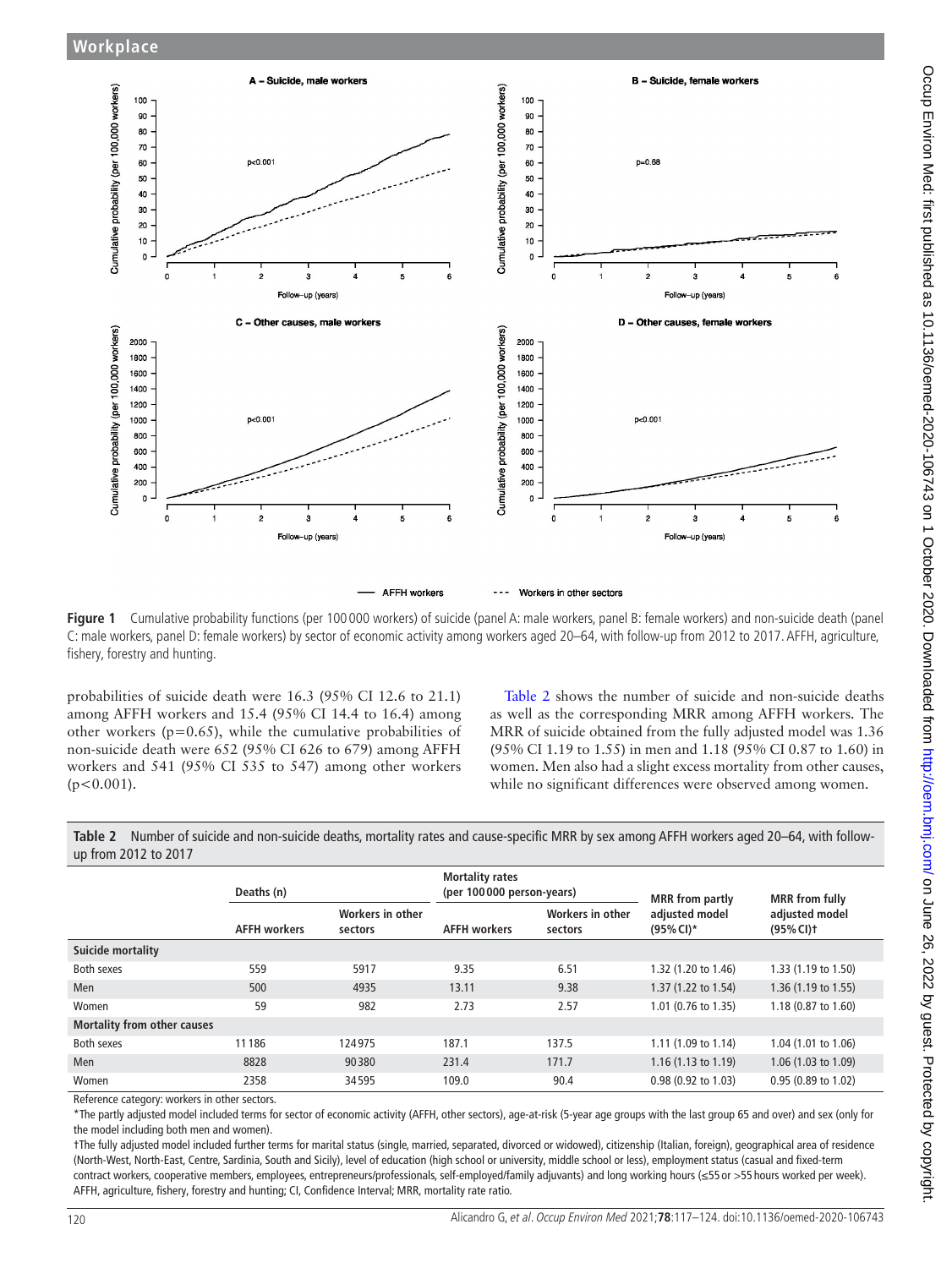<span id="page-4-0"></span>**Table 3** Number of suicide and non-suicide deaths, mortality rates and cause-specific MRR by selected sociodemographic characteristics among male AFFH workers aged 20–64 p, with follow-up from 2012 to 2017

|                                                  |                     |                          | Rates                      |                          |                     |
|--------------------------------------------------|---------------------|--------------------------|----------------------------|--------------------------|---------------------|
|                                                  | Deaths (n)          |                          | (per 100 000 person-years) |                          |                     |
| Sociodemographic or work-related characteristics | <b>AFFH workers</b> | Workers in other sectors | <b>AFFH workers</b>        | Workers in other sectors | MRR (95% CI)*       |
| Age groups                                       |                     |                          |                            |                          |                     |
| $20 - 29$                                        | 28                  | 282                      | 8.03                       | 6.12                     | 1.31 (0.86 to 1.99) |
| $30 - 39$                                        | 82                  | 897                      | 10.51                      | 7.17                     | 1.47 (1.11 to 1.95) |
| $40 - 49$                                        | 135                 | 1579                     | 12.19                      | 9.5                      | 1.28 (0.99 to 1.64) |
| $50 - 59$                                        | 174                 | 1575                     | 16.29                      | 11.38                    | 1.43 (1.21 to 1.60) |
| $\geq 60$                                        | 81                  | 602                      | 15.88                      | 11.92                    | 1.34 (1.01 to 1.78) |
| p valuet                                         |                     |                          |                            |                          | 0.87                |
| <b>Marital status</b>                            |                     |                          |                            |                          |                     |
| Married                                          | 241                 | 2343                     | 10.28                      | 7.69                     | 1.32 (1.14 to 1.53) |
| Separated/divorced/widowed                       | 42                  | 673                      | 18.97                      | 17.4                     | 1.08 (0.73 to 1.60) |
| Single                                           | 217                 | 1919                     | 17.38                      | 10.5                     | 1.54 (1.35 to 1.76) |
| p valuet                                         |                     |                          |                            |                          | 0.065               |
| Citizenship                                      |                     |                          |                            |                          |                     |
| Foreign                                          | 23                  | 202                      | 4.50                       | 5.00                     | 0.89 (0.39 to 2.05) |
| Italian                                          | 477                 | 4733                     | 14.44                      | 9.74                     | 1.45 (1.30 to 1.61) |
| p valuet                                         |                     |                          |                            |                          | 0.12                |
| Area of residence                                |                     |                          |                            |                          |                     |
| North-West                                       | 61                  | 849                      | 11.99                      | 8.61                     | 1.50 (1.22 to 1.84) |
| North-East                                       | 131                 | 1397                     | 16.55                      | 11.44                    | 1.41 (1.18 to 1.68) |
| Centre                                           | 100                 | 1565                     | 15.23                      | 10.01                    | 1.38 (1.04 to 1.83) |
| Sardinia                                         | 39                  | 196                      | 21.85                      | 14.31                    | 1.51 (1.09 to 2.09) |
| South and Sicily                                 | 169                 | 928                      | 10.06                      | 6.85                     | 1.44 (1.07 to 1.93) |
| p valuet                                         |                     |                          |                            |                          | 1.00                |
| Level of education                               |                     |                          |                            |                          |                     |
| High school, university                          | 158                 | 2472                     | 11.98                      | 8.13                     | 1.49 (1.18 to 1.89) |
| Middle school or less                            | 342                 | 2463                     | 13.7                       | 11.09                    | 1.22 (1.09 to 1.37) |
| p valuet                                         |                     |                          |                            |                          | 0.10                |
| <b>Employment status</b>                         |                     |                          |                            |                          |                     |
| Casual and fixed-term contract workers           | 32                  | 98                       | 25.94                      | 7.88                     | 3.01 (1.50 to 6.04) |
| Cooperative members                              | $\overline{7}$      | 32                       | 11.82                      | 9.57                     | 1.03 (0.51 to 2.11) |
| <b>Employees</b>                                 | 244                 | 3408                     | 10.64                      | 8.96                     | 1.18 (1.02 to 1.37) |
| Entrepreneurs/professionals                      | 38                  | 513                      | 13.04                      | 9.77                     | 1.31 (0.93 to 1.86) |
| Self-employed/family adjuvant                    | 179                 | 884                      | 17.08                      | 11.39                    | 1.46 (1.25 to 1.71) |
| p valuet                                         |                     |                          |                            |                          | 0.005               |
| Long working hours (≥55 hours/week)              |                     |                          |                            |                          |                     |
|                                                  | 429                 | 4688                     | 12.47                      | 9.34                     | 1.31 (1.15 to 1.50) |
| Yes                                              | 71                  | 247                      | 18.95                      | 10.24                    | 1.81 (1.41 to 2.33) |
| p valuet                                         |                     |                          |                            |                          | 0.069               |
| Years in follow-up                               |                     |                          |                            |                          |                     |
| $1 - 2$                                          | 171                 | 1690                     | 13.35                      | 9.57                     | 1.35 (1.07 to 1.72) |
| $3 - 4$                                          | 168                 | 1652                     | 13.20                      | 9.41                     | 1.38 (1.18 to 1.60) |
| $5 - 6$                                          | 161                 | 1593                     | 12.77                      | 9.15                     | 1.38 (1.14 to 1.66) |
| p valuet                                         |                     |                          |                            |                          | 1.00                |

Reference category: workers in other sectors.

\*MRR and corresponding 95% CI were obtained from quasi-Poisson regression models including terms for age-at-risk (5-year age groups with the last group 65 and over) and sector of economic activity (AFFH, other sectors).

†Test for a different MRR across the strata of sociodemographic or work-related characteristics.

AFFH, agriculture, fishery, forestry and hunting; MRR, mortality rate ratio.

The excess risk of suicide mortality among men was also found in the sensitivity analysis, where the MRR among AFFH workers as compared with other manual workers was 1.29 (95% CI 1.12 to 1.49), while no significant differences emerged among women (MRR: 1.05, 95%CI 0.73 to 1.50) ([online supplemental](https://dx.doi.org/10.1136/oemed-2020-106743)  [table S1\)](https://dx.doi.org/10.1136/oemed-2020-106743).

[Table](#page-4-0) 3 shows the results of the subgroup analysis among men. Significant differences emerged across the strata of employment status, with the higher risk among casual, fixed-term contract workers (MRR: 3.01). Higher risks were also found among single (MRR: 1.54), highly educated (MRR: 1.49) individuals and those who worked 55 hours and more per week (MRR: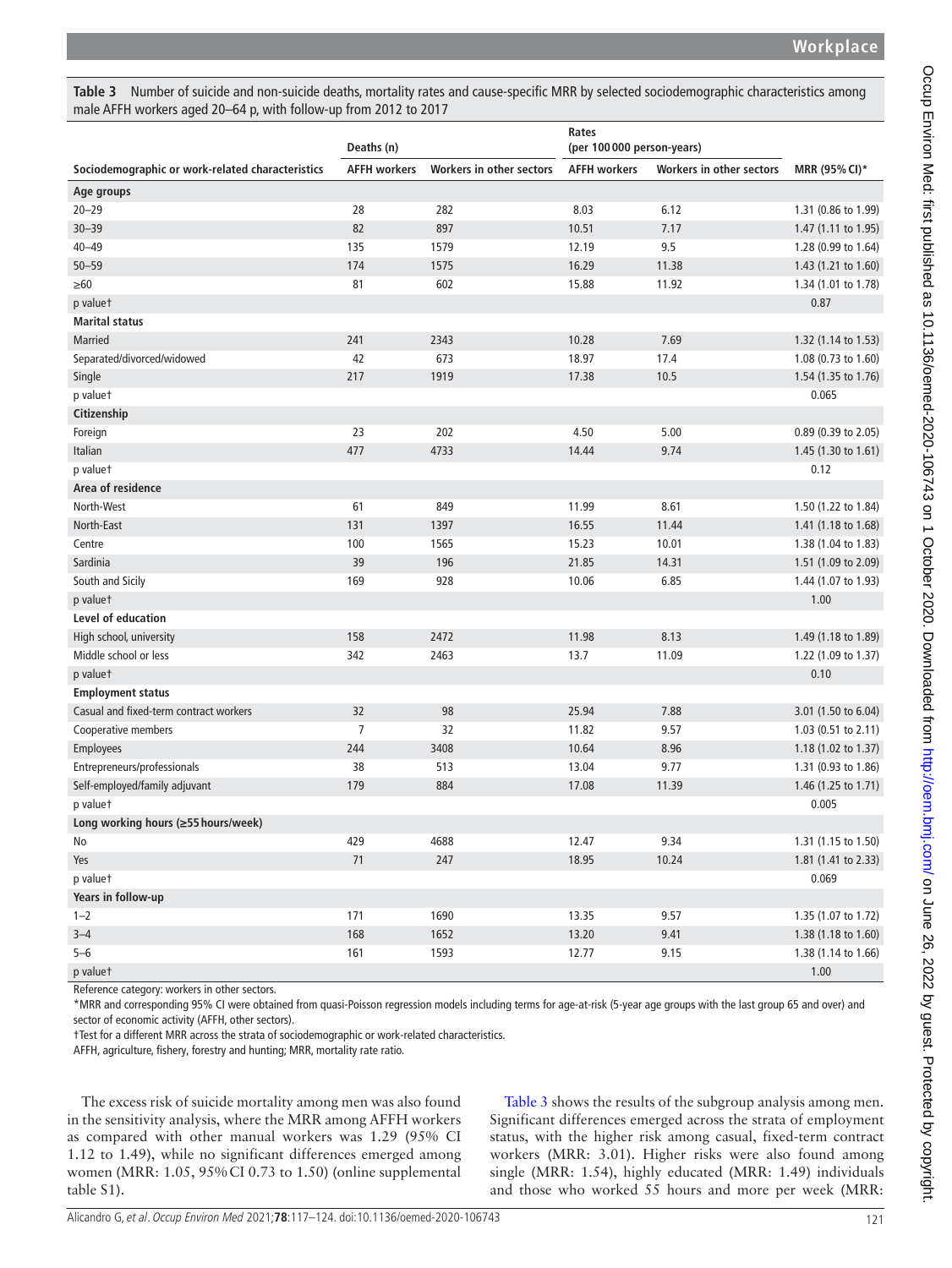

Figure 2 Number of suicide deaths (per cent of all suicide deaths) among AFFH workers and workers in other sectors by method of suicide among male and female workers aged 20–64, with follow-up from 2012 to 2017. AFFH, agriculture, fishery, forestry and hunting; CO, carbon monoxide.

1.81), although the heterogeneity tests were not significant. No excess risk was found among foreign citizens, and we did not observe any significant trend in the MRR over the study period. [Online supplemental table S2](https://dx.doi.org/10.1136/oemed-2020-106743) shows the corresponding analysis for non-suicide deaths. Significant differences emerged across the strata of marital status, area of residence and education, with higher risks among single (MRR: 1.23), highly educated (MRR: 1.13) individuals and those living in Sardinia (MRR: 1.26), whereas no heterogeneity emerged across the strata of age, citizenship, employment status and long hours worked.

[Figure](#page-5-0) 2 shows the frequency distribution of the methods of suicide in both sexes. The distribution was different between the groups of workers ( $p < 0.001$ ), with hanging, strangulation and suffocation being more frequent, and jumping from a high place less frequent, among AFFH workers than other workers. The most common method in both groups was hanging, strangulation and suffocation (66.0% of all suicides among AFFH workers and 56.3% among workers in other sectors), followed by firearm (13.1% among AFFH workers and 11.7% among workers in other sectors). Only 6 out of the 559 deaths from suicide (1.1%) were due to pesticide ingestion.

#### **DISCUSSION**

We found an excess mortality from suicide in men, but not in women, working in AFFH. In addition, in men, the excess was remarkably high among casual and fixed-term contract workers, and greater among single, highly educated and long-hours workers, whereas no excess was found among foreign citizens.

Our estimate of the excess mortality is consistent with the pooled estimate from the meta-analysis by Klingelschmidt *et al*. [18](#page-6-4) Differences across single studies are likely attributable to the working population considered in terms of sex, age and type of occupation within the sector, as well as to the reference group used for comparison and the socioeconomic and cultural aspects of the various countries.

In Italy 3.5% of the working population are employed in the AFFH sector. They are more likely men (around 70%) and older as compared with workers in other sectors. Most are employed in farms with sole proprietorship; the majority of farms are of small size with less than 10 workers and 61% do not have

<span id="page-5-0"></span>any salaried employees. $25 \frac{26}{15}$  Farming in Italy is predominantly a family business with low degree of informatisation and very vulnerable to political and market changes.

Farmers' income is lower as compared with other economic sectors and is highly volatile, with many farms depending on direct payments due to low profitability.<sup>[27](#page-7-0)</sup> In this context, small farms are more vulnerable as small changes in costs and market revenue can have a high impact on their revenue.

Casual and fixed-term workers had the highest suicide mortality among AFFH workers. This was not observed for non-suicide mortality, thus indicating the presence of specific mechanisms linking these workers to a high risk of suicide. Low employment protection, job insecurity and high exposure to consequences of financial difficulties characterise casual and fixed-term contract workers and may affect their risk of suicide. $^{28}$  $^{28}$  $^{28}$ Financial stress combined with other known risk factors related to the work environment, such as relationship issues and lack of social support, could explain the higher risk of suicide mortality among casual and fixed-term contract workers in this sector. $8^{29}$ 

In our study, the excess suicide mortality among AFFH workers was higher in single than married men. Worse health outcomes were consistently reported among singles, especially among men, and have been attributed to less healthy lifestyle, social isolation, poor social support and network, as well as to a selection effect, with less healthy persons, including those with psychiatric disorders, more likely to remain single. $\frac{3}{2}$ 

Our study also suggests that highly educated AFFH workers have a higher risk than their less educated counterparts. An Italian study found a higher risk of dying from suicide as compared with natural causes among working-age men with a high level of education than those less educated. $31$  The authors hypothesised that the high expectations among highly educated people make them more vulnerable to any setbacks or failures. Among workers in AFFH, this aspect could be exacerbated by the high exposure to social isolation and work-related stress. Moreover, a study on dairy farm operators showed that high work demands and expectations coupled with low control and lack of social support can lead to a poor psychosocial work environment, with increased stress, poor mental health, depres-sion and suicide.<sup>[32](#page-7-4)</sup>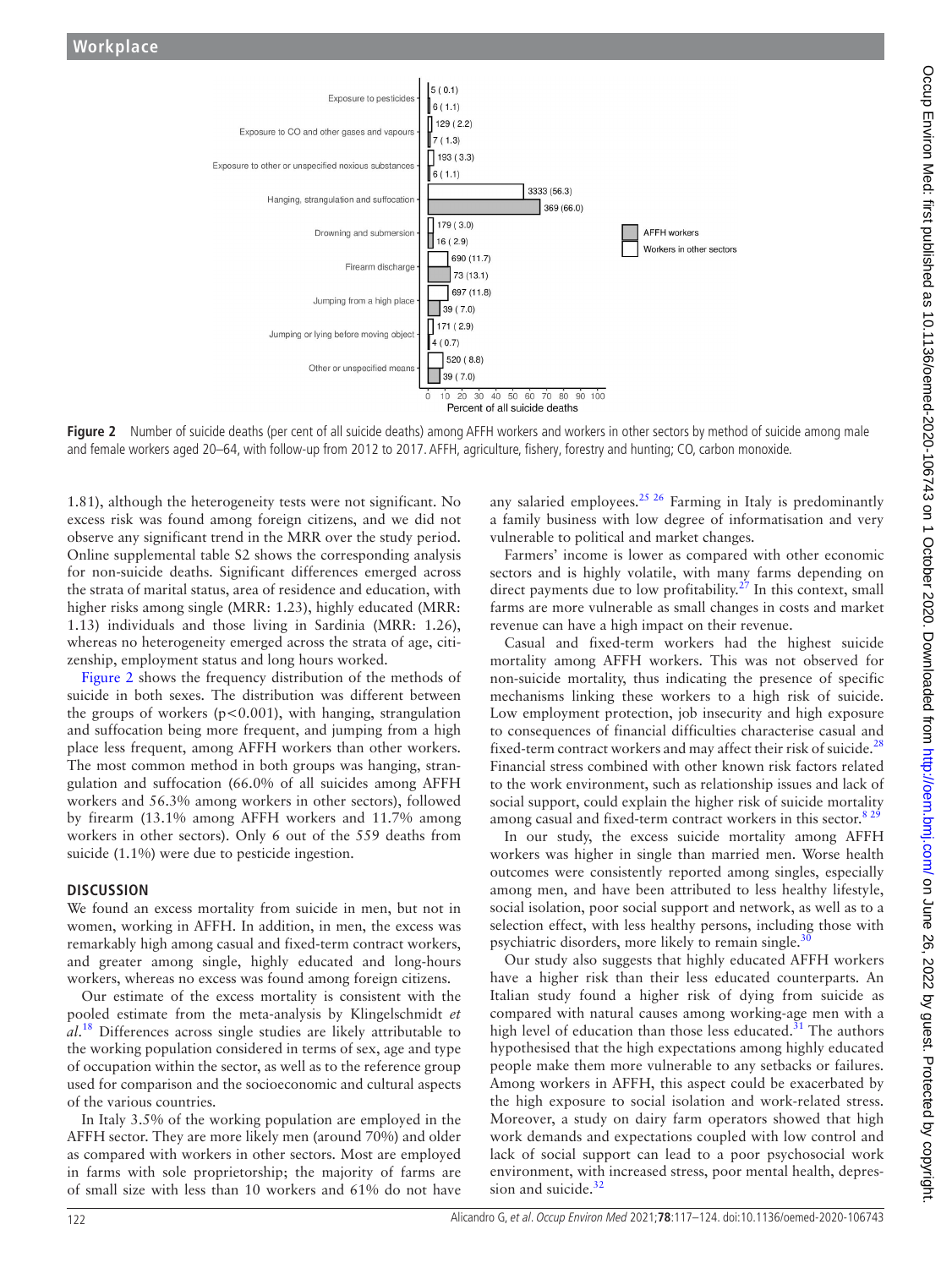In our study, long working hours tended to increase the risk associated with the AFFH sector. This is in agreement with previous studies showing that overwork is a risk factor for suicide in this occupational group.<sup>[16 18 33](#page-6-2)</sup> Long working hours and more generally work-related constraints are recognised risk factors for developing mental illness, typically depression, among AFFH workers.<sup>5</sup> 16 29 34

In agreement with the study by Bossard *et al*, [5](#page-6-13) we did not find a significant excess risk among women working in AFFH. Women working in AFFH are more likely to live in rural areas, and living in rural areas was associated with reduced risk of suicide among women, but not among men.<sup>35 36</sup> Moreover, women living in rural areas are less reluctant than men in seeking help.<sup>37</sup> These factors may, at least partly, explain the sex difference in the association between working in AFFH and suicide mortality found in our study.

Hanging, strangulation and suffocation are the most common methods of suicide among AFFH workers, followed by firearms discharge. This is consistent with a study on a cohort of French farmers, $5$  where hanging was the most frequent method of suicide, accounting for ∼60% of all suicide deaths. The low percentage of suicide by firearms is likely the consequence of the restrictive legislation on firearm ownership, registration and storage in Italy. $38$  Suicide by poisoning (including pesticides) was rare, and it was in line with the low rates of deaths by poisoning (both suicide and accidental) in the general population in Italy. $3$ 

The study also has some limitations. Occupational and employment information was collected only at baseline and therefore we could not take into account changes during the study period. Some degree of misclassification is expected from death certificate data, as a proportion of suicides could be misclassified as 'accidental', 'unknown' or 'undetermined' cause of death. Furthermore, misclassification could have been higher in rural areas due to the stigma associated with suicide, thus resulting in a potential underestimation of suicide mortality among AFFH.<sup>[40](#page-7-9)</sup> Finally, the census included only the resident population, and therefore we could not evaluate the risk of suicide among irregular migrants as well as all irregular workers in the agricultural sectors.

The main strengths of the study are the national coverage of data and the availability of detailed demographic and socioeconomic information, including employment status. In addition, this study provides unique data of suicide mortality among AFFH workers in Italy.

In conclusion, male workers in AFFH are at high risk of suicide mortality, and long working hours, casual and fixed-term work, and high education may increase the risk. This calls for a more effective surveillance of the working conditions, with particular attention to screening for work-related stress, social isolation and mental health problems. Reducing cultural barriers and facilitating access to mental health services would probably also be useful to reduce the excess risk in this sector.

**Acknowledgements** The authors would like to thank Dr Stefano Marchetti (National Institute of Statistics, Rome, Italy), Dr Elena Demuru (National Institute of Health, Rome, Italy) and Dr Angelo Lorenti (Max Planck Institute for Demographic Research, Rostock, Germany) for technical support with the record linkage procedure.

**Contributors** GA, CLV and FSV designed the study. GA analysed the data and wrote the first draft of the manuscript. GA and LF have full access to the data. All authors participated in the interpretation of the results and approved the final version of the manuscript.

**Funding** The authors have not declared a specific grant for this research from any funding agency in the public, commercial or not-for-profit sectors.

**Competing interests** None declared.

#### **Patient consent for publication** Not required.

**Provenance and peer review** Not commissioned; externally peer reviewed.

**Data availability statement** No data are available. The ISTAT, which holds the database containing data on this cohort, is open to collaborations with national and international research institutions. Open access to data is not possible and access to data is limited to the authorised personnel of the ISTAT since the Italian independent authority of data privacy does not allow providing microdata of the project. Nevertheless, collaborations in specific projects with other research groups or institutes are possible upon collaboration agreement approval from the Presidential Committee of the ISTAT. Further request of information on the cohort and on collaborations can be addressed to the principal investigator (LF, ISTAT, frova@istat. it, +39 0646737382).

#### **ORCID iD**

Gianfranco Alicandro<http://orcid.org/0000-0002-0430-2714>

#### **REFERENCES**

- <span id="page-6-0"></span>1 Meltzer H, Griffiths C, Brock A, et al. Patterns of suicide by occupation in England and Wales: 2001–2005. [Br J Psychiatry](http://dx.doi.org/10.1192/bjp.bp.107.040550) 2008;193:73–6.
- 2 Andersen K, Hawgood J, Klieve H, et al. Suicide in selected occupations in Queensland: evidence from the state suicide register. [Aust N Z J Psychiatry](http://dx.doi.org/10.3109/00048670903487142) 2010;44:243–9.
- 3 Milner A, Spittal MJ, Pirkis J, et al. Suicide by occupation: systematic review and metaanalysis. [Br J Psychiatry](http://dx.doi.org/10.1192/bjp.bp.113.128405) 2013;203:409–16.
- 4 Wada K, Eguchi H, Prieto-Merino D, et al. Occupational differences in suicide mortality among Japanese men of working age. [J Affect Disord](http://dx.doi.org/10.1016/j.jad.2015.10.032) 2016;190:316–21.
- <span id="page-6-13"></span>5 Bossard C, Santin G, Guseva Canu I. Suicide among farmers in France: occupational factors and recent trends. [J Agromedicine](http://dx.doi.org/10.1080/1059924X.2016.1211052) 2016;21:310-5.
- <span id="page-6-1"></span>6 Lee H-E, Kim H-R, Chung YK, et al. Mortality rates by occupation in Korea: a nationwide, 13-year follow-up study. [Occup Environ Med](http://dx.doi.org/10.1136/oemed-2015-103192) 2016;73:329-35.
- 7 Ringgenberg W, Peek-Asa C, Donham K, et al. Trends and characteristics of occupational suicide and homicide in farmers and agriculture workers, 1992-2010. [J](http://dx.doi.org/10.1111/jrh.12245)  [Rural Health](http://dx.doi.org/10.1111/jrh.12245) 2018;34:246–53.
- <span id="page-6-12"></span>8 Perceval M, Ross V, Kõlves K, et al. Social factors and Australian farmer suicide: a qualitative study. **[BMC Public Health](http://dx.doi.org/10.1186/s12889-018-6287-7) 2018**;18:1367.
- 9 Berry HL, Hogan A, Owen J, et al. Climate change and farmers' mental health: risks and responses. [Asia Pac J Public Health](http://dx.doi.org/10.1177/1010539510392556) 2011;23:119S–32.
- Austin EK, Handley T, Kiem AS, et al. Drought-related stress among farmers: findings from the Australian rural mental health study. [Med J Aust](http://dx.doi.org/10.5694/mja17.01200) 2018;209:159-65.
- 11 Meadows GN, Enticott JC, Inder B, et al. Better access to mental health care and the failure of the Medicare principle of universality. [Med J Aust](http://dx.doi.org/10.5694/mja14.00330) 2015;202:190-4.
- 12 Stark C, Gibbs D, Hopkins P, et al. Suicide in farmers in Scotland. [Rural Remote Health](http://www.ncbi.nlm.nih.gov/pubmed/http://www.ncbi.nlm.nih.gov/pubmed/16563050) 2006;6:509.
- 13 Weisskopf MG, Moisan F, Tzourio C, et al. Pesticide exposure and depression among agricultural workers in France. [Am J Epidemiol](http://dx.doi.org/10.1093/aje/kwt089) 2013;178:1051-8.
- 14 Krawczyk N, Meyer A, Fonseca M, et al. Suicide mortality among agricultural workers in a region with intensive tobacco farming and use of pesticides in Brazil. J Occup [Environ Med](http://dx.doi.org/10.1097/JOM.0000000000000214) 2014;56:993–1000.
- 15 Meyer A, Koifman S, Koifman RJ, et al. Mood disorders hospitalizations, suicide attempts, and suicide mortality among agricultural workers and residents in an area with intensive use of pesticides in Brazil. [J Toxicol Environ Health A](http://dx.doi.org/10.1080/15287391003744781) 2010;73:866-77.
- <span id="page-6-2"></span>16 Yazd SD, Wheeler SA, Zuo A. Key risk factors affecting farmers' mental health: A systematic review. [Int J Environ Res Public Health](http://dx.doi.org/10.3390/ijerph16234849) 2019;16:4849.
- <span id="page-6-3"></span>17 Khan N, Kennedy A, Cotton J, et al. A PEST to mental health? exploring the link between exposure to Agrichemicals in farmers and mental health. Int J Environ Res [Public Health](http://dx.doi.org/10.3390/ijerph16081327) 2019;16:1327.
- <span id="page-6-4"></span>18 Klingelschmidt J, Milner A, Khireddine-Medouni I, et al. Suicide among agricultural, forestry, and fishery workers: a systematic literature review and meta-analysis. Scand J [Work Environ Health](http://dx.doi.org/10.5271/sjweh.3682) 2018;44:3–15.
- <span id="page-6-5"></span>19 Alicandro G, Grande E, Sebastiani G, et al. The 2011 Italian census cohort for the study of socioeconomic inequality in mortality. [Int J Public Health](http://dx.doi.org/10.1007/s00038-020-01375-6) 2020;65:693-7.
- <span id="page-6-6"></span>20 Alicandro G, Frova L, Sebastiani G, et al. Differences in education and premature mortality: a record linkage study of over 35 million Italians. [Eur J Public Health](http://dx.doi.org/10.1093/eurpub/ckx125) 2018;28:231–7.
- <span id="page-6-7"></span>21 Masocco M, Pompili M, Vanacore N, et al. Completed suicide and marital status according to the Italian region of origin. [Psychiatr Q](http://dx.doi.org/10.1007/s11126-009-9118-2) 2010;81:57-71.
- <span id="page-6-8"></span>Kivimäki M, Nyberg ST, Batty GD, et al. Long working hours as a risk factor for atrial fibrillation: a multi-cohort study. [Eur Heart J](http://dx.doi.org/10.1093/eurheartj/ehx324) 2017;38:2621-8.
- <span id="page-6-9"></span>23 Kalbfeish P. The statistical analysis of failure time data. New Jersey: John Wiley & Sons, Inc, Hoboken, 1980.
- <span id="page-6-10"></span>24 Gray RJ. A class of \$K\$-sample tests for comparing the cumulative incidence of a competing risk. [Ann. Statist.](http://dx.doi.org/10.1214/aos/1176350951) 1988;16:1141–54.
- <span id="page-6-11"></span>25 Eurostat. Agriculture, forestry and fishing statistics, 2018. [https://ec.europa.eu/](https://ec.europa.eu/eurostat/documents/3217494/9455154/KS-FK-18-001-EN-N.pdf/a9ddd7db-c40c-48c9-8ed5-a8a90f4faa3f) [eurostat/documents/3217494/9455154/KS-FK-18-001-EN-N.pdf/a9ddd7db-c40c-](https://ec.europa.eu/eurostat/documents/3217494/9455154/KS-FK-18-001-EN-N.pdf/a9ddd7db-c40c-48c9-8ed5-a8a90f4faa3f)[48c9-8ed5-a8a90f4faa3f](https://ec.europa.eu/eurostat/documents/3217494/9455154/KS-FK-18-001-EN-N.pdf/a9ddd7db-c40c-48c9-8ed5-a8a90f4faa3f)